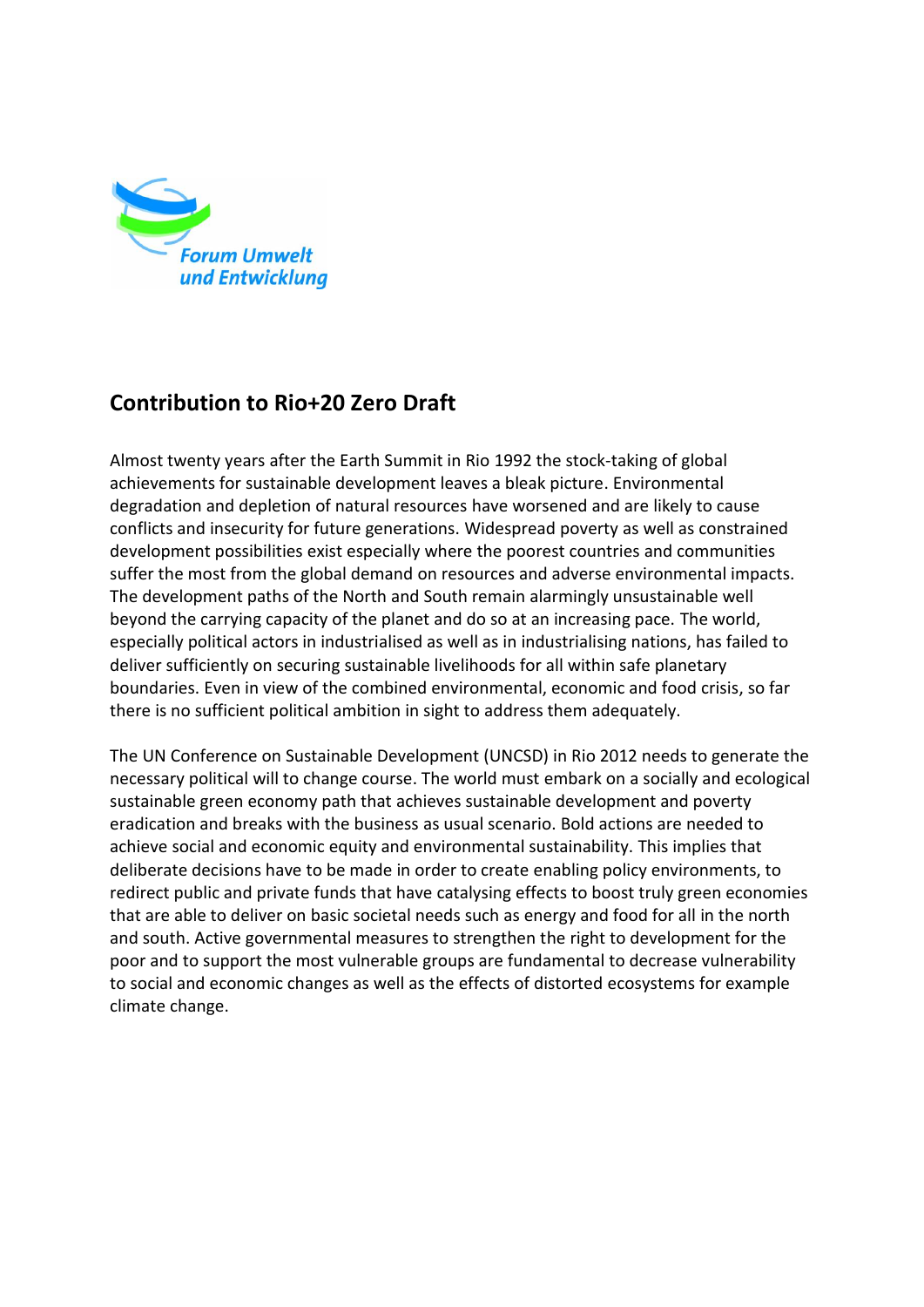**Governments should send their Heads of State or Government to Rio+20 and make following commitments:**

## **1) Sustainable Development Goals (SDGs)**

*The Rio summit offers the possibility to deliver an internationally agreed vision of development that catalyses fundamental changes in our economies towards more social and economic equity and environmental sustainability while ensuring poverty reduction focusing on the most vulnerable groups. Green economy might be seen as an useful tool to embark on a sustainable economic pathway with specific and ambitious goals to catalyse structural change.*

Heads of states and governments therefore need to commit to a set of global **Sustainable Development Goals (SDGs) to be achieved by 2030** - complementary to the Millennium Development Goals (MDGs).

The global community should agree on a **mandate for the UN to develop the SDGs** further and to define their scope. The scope must not fall behind internationally agreed targets and include short-term milestones in order to ensure immediate implementation and avoid gaps in political commitment due to election cycles.

SDGs should be based on the following principles and cornerstones:

- **Avoid unintended consequences of conventional decision making** and overcome traditional sectoral approaches by avoiding solutions that aggravate problems in other sectors (Nexus-approach).
- **Incorporation of guiding principles of sustainable development** by other international finance and trade institutions, including those in- and outside the UN system.
- **Measuring of societal goals beyond GDP growth** that integrates societal well-being and preservation of natural capital and environmental resilience.
- **Implementation of Rio+20 roadmaps established by every nation by 2015** with ambitious and clearly identified short term milestones leading to national SDGs. These roadmaps could be supplemented by national action plans addressing specific political areas as for example **national low and zero carbon action plans** for emerging and industrialised economies including national specific renewable energy and energy efficiency frameworks to be implemented and operational by 2030.
- **Self-Commitment of Governments on national Rio+20 roadmaps and SDGs** that clearly show national contributions to the achievement of the global SDGs.
- **Mechanisms monitoring the achievement of national Rio+20 roadmaps and SDGs** by a designated UN-Body sufficiently mandated assess the level of national achievement and provide policy recommendations.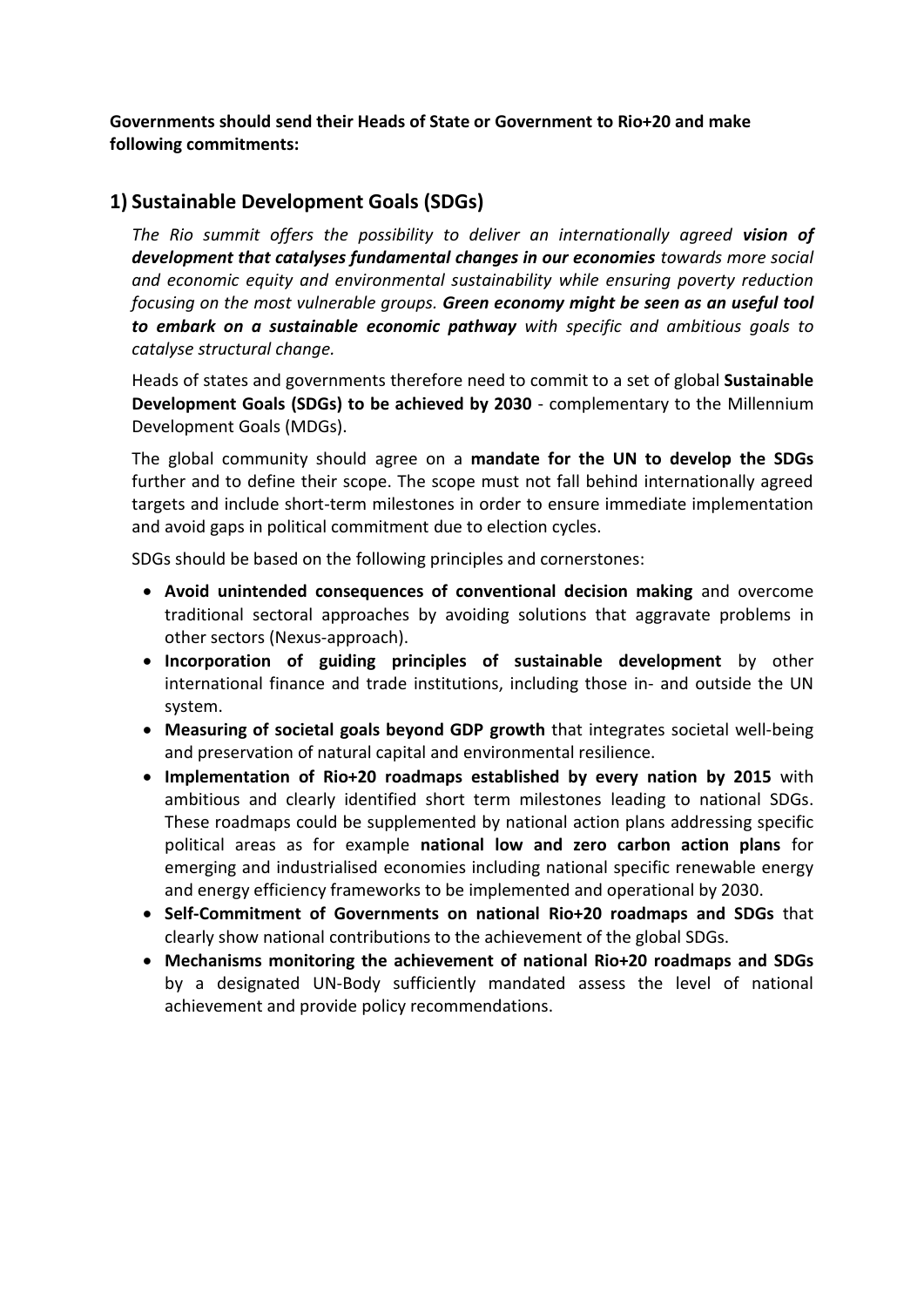## **2) Green Economy**

*Green Economy being part of sustainable development needs to be understood, as a system of economic activities to deliver societal goals of providing justice and equity, i.e. sustainable and improved human well-being and livelihoods for all, while fully respecting the ecological limits of planetary boundaries and without exposing future generations to significant environmental risks and ecological scarcities.* Investing in greening high impact sectors and services, **investing in people and in natural capital** must go hand in hand. *As a tool to embark on a sustainable economic pathway it supplies for a fair and equitable transition of today's economies and values and governs natural resources.*

In order to achieve this, heads of states and governments need to commit to a green economy that encompasses:

- **Elimination of subsidies** harmful to climate and environment by 2020 especially subsidies on fossil fuels and in the agricultural and fishery sector.
- **Reduction of greenhouse gas emissions** to reach the goal of limiting global warming to two degrees above the pre-industrial age level.
- **Access to sustainable and renewable energy** for all by 2020 for basic needs, inter alia by promoting community-owned decentralized energy supply.
- **Socially or community control of basic living supplies** such as water supply and incorporation of water use in frameworks of other sectoral approaches.
- **Ensure food security for all** by promoting sustainable agricultural and fishing practices and committing to policies and market mechanisms that support small-scale agriculture and fishery to manage sustainable food production.
- **Preservation of ecosystems and their biodiversity** in order to provide key ecosystem services to achieve food, water and energy security.
- **Stop deforestation and preserve natural forests** as well as modified natural forests by 2020 and implement policies and measures that stop the drivers for deforestation including safeguards to land use changes.
- **Restoration of ecological and natural resources** including forests as the base of economic activity including eroded soils.
- **Address gaps in ocean governance** for areas beyond national jurisdiction and establish a global network of Marine Reserves until 2017.
- $\triangleright$  A financial system that contributes to the realisation of human rights as agreed in the International Covenant on Economic, Social and Cultural Rights
- A **trade and investment regime** providing the necessary policy space for regulation in order to make it work **for environmental protection, human rights, equity and justice**.
- Regulations and incentives to **promote sustainable production and consumption** patterns.